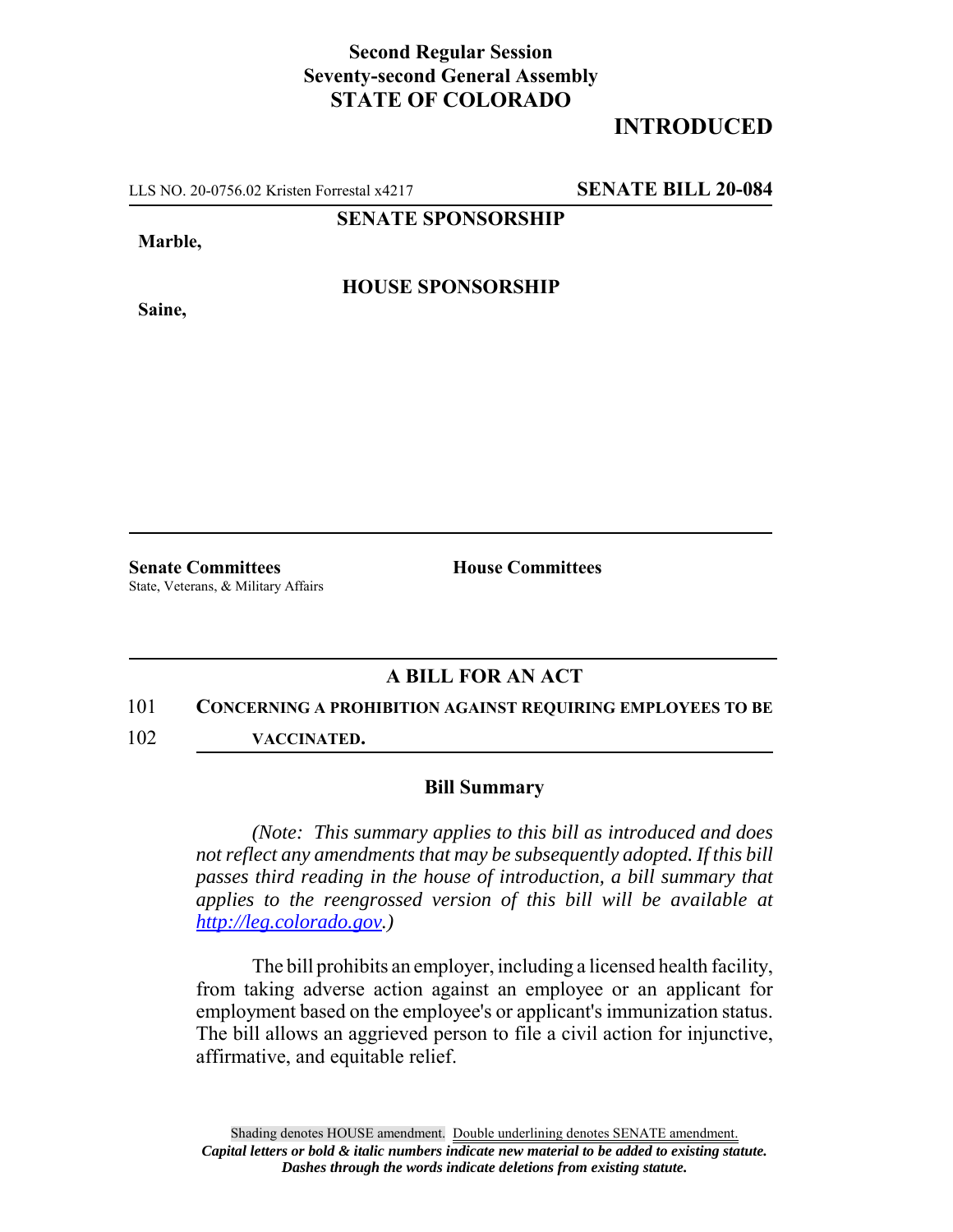*Be it enacted by the General Assembly of the State of Colorado:*

 **SECTION 1. Short title.** The short title of this act is the "Employee Immunization Rights of Conscience Act".

 **SECTION 2. Legislative declaration.** (1) The general assembly hereby finds and declares that:

 (a) State law prohibits the Colorado department of public health and environment from imposing any mode of treatment inconsistent with the religious faith or belief of any person;

 (b) State law also prohibits discriminatory or unfair employment practices, including harassment, refusal to hire, refusal to train, and termination of employment, based upon an employee's race, national origin, sex, sexual orientation, disability, age, or religion;

 (c) State law protects employees' jobs and civil rights; provides relief for employees wrongly discriminated against, coerced, or discharged from employment; and reflects judicial interpretations of the federal "Civil Rights Act of 1964", Pub.L. 88-352, as amended;

 (d) The Colorado department of public health and environment acknowledges the right to informed consent for all treatments and procedures; the right to refuse a drug, test, procedure, or treatment; and the right to treatment in a safe setting that is respectful of personal privacy and that recognizes personal dignity, cultural values, and religious beliefs;

 (e) The vaccine injury compensation program (VICP), which was established under the federal "National Childhood Vaccine Injury Act of 1986" (NCVIA), 42 U.S.C. secs. 300aa-1 to 300aa-34, as amended, as an administrative alternative to a civil action, acknowledges that vaccines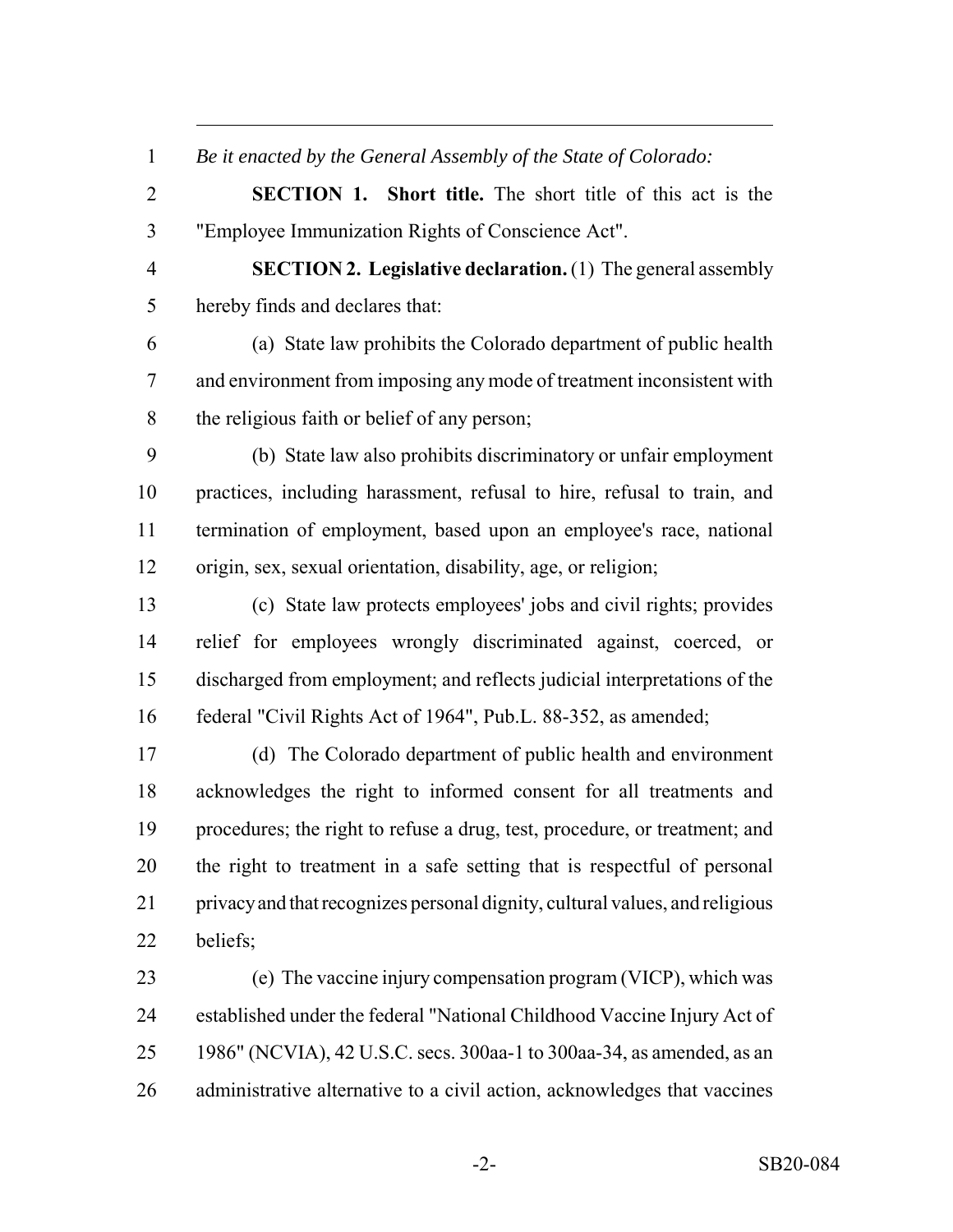can cause injury and death and that federal compensation may be paid to individuals for an injury or death following receipt of a federally licensed and recommended childhood vaccine, with a presumption of causation if the evidence demonstrates that there is no other plausible biological explanation for the injury or death;

 (f) The United States department of health and human services' health resources and services administration reported in November 2019 that the VICP has awarded more than four billion two hundred million dollars in compensation for vaccine-related injuries and deaths to more than six thousand nine hundred vaccine-injured individuals and families;

 (g) The NCVIA states that no vaccine manufacturer may be liable in a civil action for damages arising from a vaccine-related injury or death associated with the administration of a vaccine after October 1, 1988, if 14 the injury or death resulted from side effects, so long as the vaccine was properly prepared according to federal food and drug administration (FDA) licensing standards and was accompanied by FDA-approved directions and warnings;

 (h) In 2011, the United States supreme court interpreted federal law as it applies to a vaccine manufacturer's design defects and held in *Bruesewitz v. Wyeth*, 131 S. Ct. 1068, that the NCVIA preempts all design-defect claims against vaccine manufacturers brought by plaintiffs who seek compensation for injury or death caused by vaccine side effects;

 (i) Under the NCVIA, a person administering a vaccine is not liable in civil court for harm to the patient caused by the administration of the vaccine;

 (j) The National Academy of Sciences, Institute of Medicine, published physician committee reports that evaluate evidence in the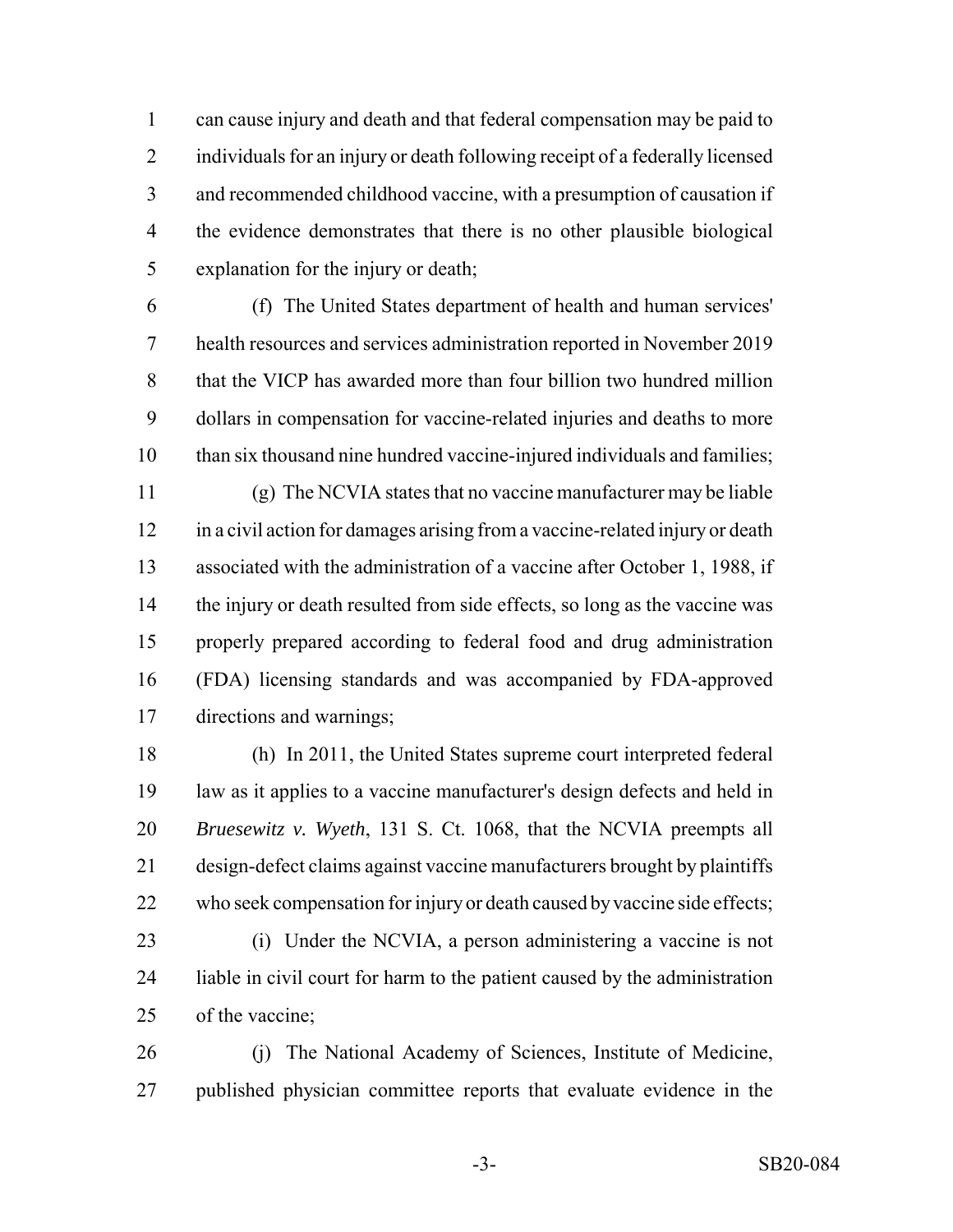medical literature, confirming that vaccines can cause injury and death and that there are individual genetic, biological, and environmental susceptibilities to vaccine reactions that have not been fully defined by science, thus preventing doctors from accurately predicting who will be harmed by vaccination;

 (k) The Institute of Medicine also published physician committee reports that acknowledge that there are significant gaps in vaccine safety science, including the need for more biological mechanism studies and methodologically sound epidemiological studies;

 (l) The NCVIA created the "Vaccine Adverse Event Reporting System" (VAERS), co-administered by the federal centers for disease control and prevention and the FDA, which requires health care providers to report injury, harm, and any adverse event resulting from the administration of a vaccine;

 (m) The VAERS has received seven hundred forty-nine thousand eight hundred twenty-five vaccine adverse event reports, including ten thousand four hundred thirty from Colorado, since its inception in 1990 through September 30, 2019, and receives about thirty thousand reports annually;

 (n) Vaccine adverse events are underreported to VAERS, with at most ten percent, and as low as less than one percent, of vaccine adverse events reported;

 (o) The medical code of ethics for the American Medical Association accepts that some individuals have medical, religious, or philosophical reasons to not be vaccinated;

 (p) The ethical principle of informed consent to medical treatment, which requires the voluntary consent of individuals and parents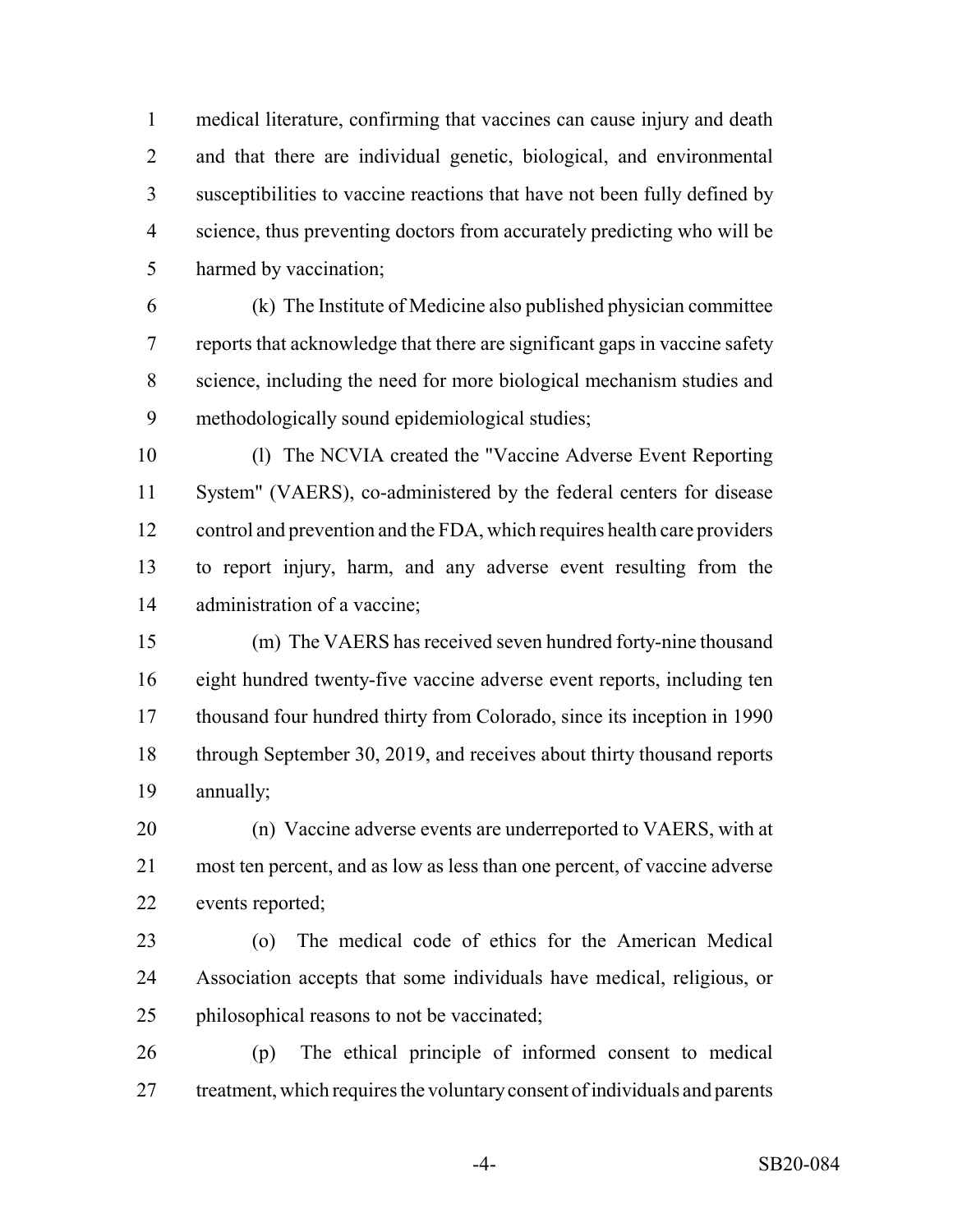or guardians of minor children prior to the administration of medical treatment, is recognized internationally as a human right under the World Medical Association (WMA) declaration on the rights of the patient, the WMA medical ethics manual, the WMA declaration of Helsinki of 1964, the United Nations universal declaration of human rights of 1948, and the "Nuremberg Code" of 1947; and

 (q) Therefore, it is the intent of the general assembly to enact the "Employee Immunization Rights of Conscience Act" to prohibit employers from taking adverse action against employees and applicants 10 for employment who delay or decline immunizations.

 **SECTION 3.** In Colorado Revised Statutes, **add** 8-2-131 as follows:

 **8-2-131. Prohibitions of employer - adverse action based on immunization status - civil action - definitions.** (1) AS USED IN THIS SECTION:

(a) "ADVERSE ACTION" MEANS:

 (I) TO REFUSE TO HIRE, TO DISCHARGE, TO REFUSE TO PROMOTE, TO DEMOTE, TO HARASS DURING THE COURSE OF EMPLOYMENT, OR TO DISCRIMINATE IN MATTERS OF COMPENSATION, TERMS, CONDITIONS, OR PRIVILEGES OF EMPLOYMENT AGAINST AN EMPLOYEE; OR

**(II) ANY OTHER EMPLOYMENT DECISION OR TREATMENT THAT** ADVERSELY AFFECTS AN EMPLOYEE.

 (b) "EMPLOYEE" MEANS A PERSON WHO MAY BE PERMITTED, REQUIRED, OR DIRECTED BY ANY EMPLOYER, IN CONSIDERATION OF DIRECT OR INDIRECT GAIN OR PROFIT, TO ENGAGE IN ANY EMPLOYMENT AND INCLUDES AN APPLICANT FOR EMPLOYMENT.

**(c)** "EMPLOYER" MEANS A PERSON TRANSACTING BUSINESS IN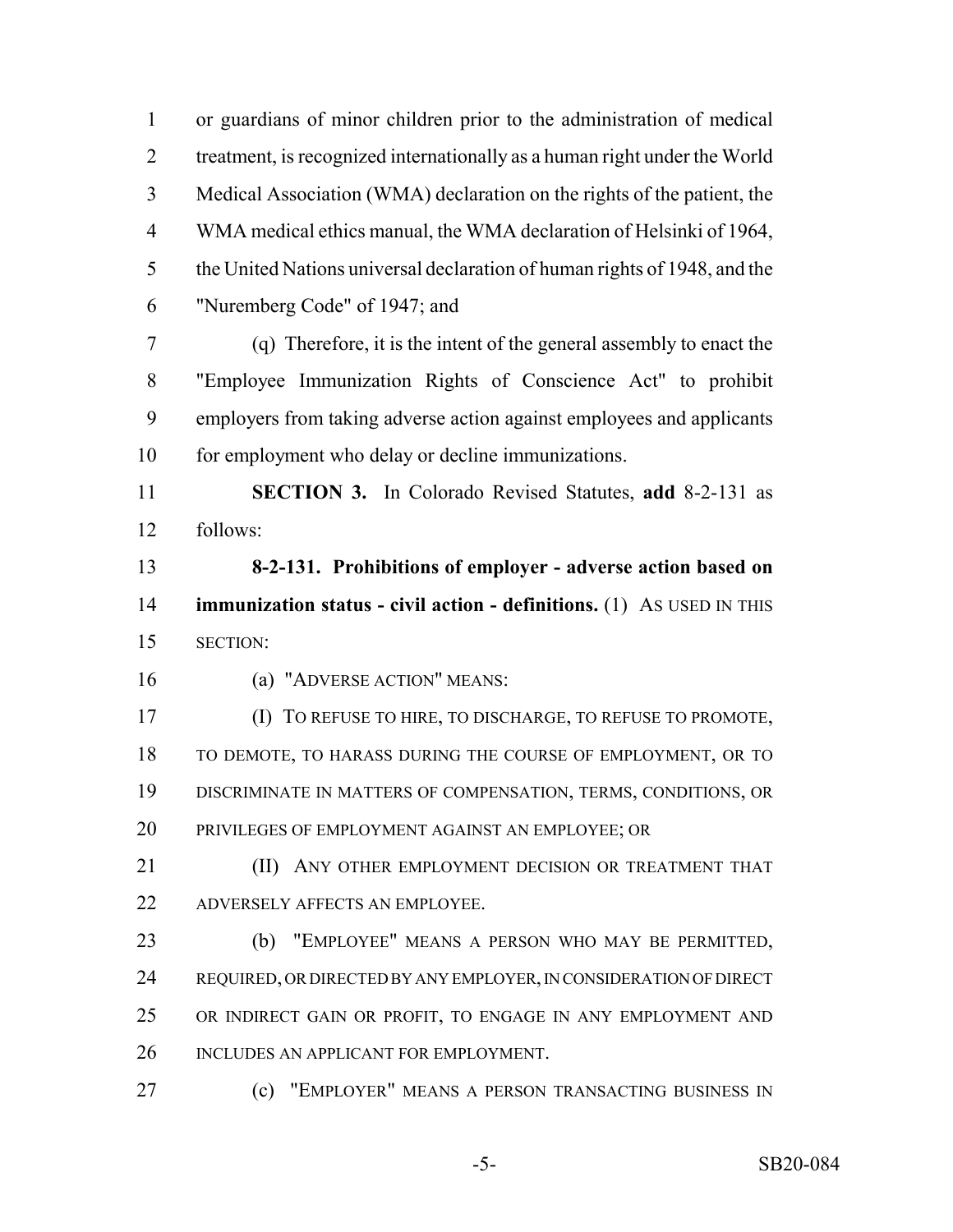COLORADO WHO, AT ANY TIME, EMPLOYS ANOTHER PERSON TO PERFORM SERVICES OF ANY NATURE AND WHO HAS CONTROL OF THE PAYMENT OF WAGES FOR SUCH SERVICES OR IS THE OFFICER, AGENT, OR EMPLOYEE OF THE PERSON HAVING CONTROL OF THE PAYMENT OF WAGES.

 (2) NOTWITHSTANDING ANY OTHER PROVISION OF LAW, AN EMPLOYER SHALL NOT TAKE ADVERSE ACTION AGAINST AN EMPLOYEE BASED ON AN EMPLOYEE'S IMMUNIZATION STATUS.

 (3) (a) AN EMPLOYEE AGGRIEVED UNDER THIS SECTION MAY FILE A CIVIL ACTION FOR INJUNCTIVE RELIEF AGAINST ANY FURTHER VIOLATION; AFFIRMATIVE RELIEF, INCLUDING REINSTATEMENT OR HIRING AND BACK PAY AND LOST BENEFITS FOR THE ENTIRE TIME OF THE VIOLATION WITH INTEREST UP TO TEN PERCENT; AND ANY OTHER EQUITABLE RELIEF THAT MAY BE APPROPRIATE.

 (b) IN A CIVIL ACTION FILED PURSUANT TO THIS SECTION, A COURT MAY ALSO AWARD:

(I) PUNITIVE DAMAGES IF:

 (A) IT IS DEMONSTRATED BY CLEAR AND CONVINCING EVIDENCE THAT THE EMPLOYER HAS ACTED WITH MALICE OR ACTED WITH WILLFUL AND WANTON MISCONDUCT; OR

 (B) THE EMPLOYER WAS PREVIOUSLY ADJUDICATED IN A PROCEEDING FOR A VIOLATION OF THIS SECTION; AND

**(II) ATTORNEY FEES AND COSTS IN CONNECTION WITH THE CIVIL** ACTION.

 **SECTION 4.** In Colorado Revised Statutes, **add** 25-3-124 as follows:

 **25-3-124. Health facilities - prohibit adverse action based on immunization status - civil action - definitions.** (1) AS USED IN THIS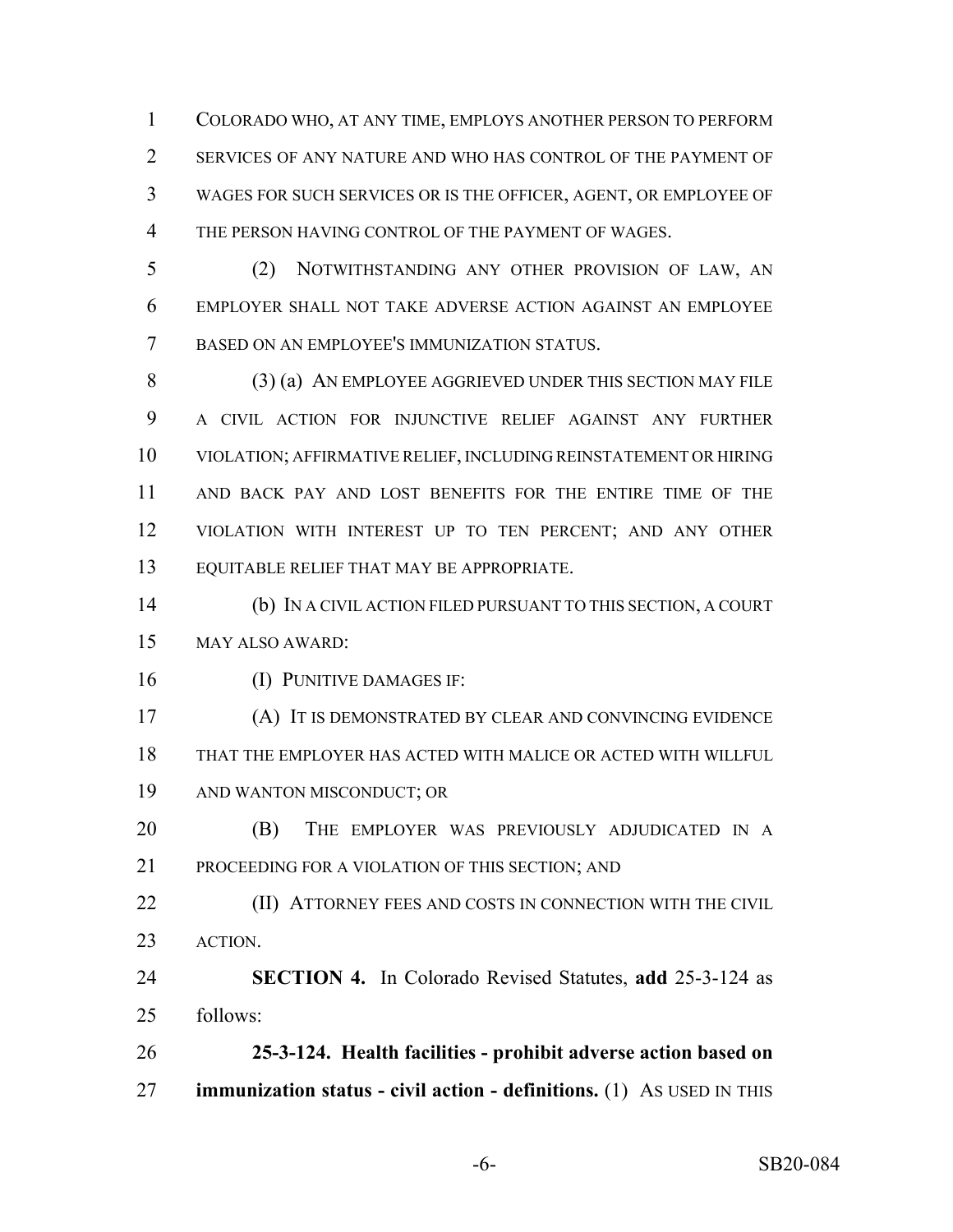SECTION:

2 (a) "ADVERSE ACTION" MEANS:

 (I) TO REFUSE TO HIRE, TO DISCHARGE, TO REFUSE TO PROMOTE, TO DEMOTE, TO HARASS DURING THE COURSE OF EMPLOYMENT, OR TO DISCRIMINATE IN MATTERS OF COMPENSATION, TERMS, CONDITIONS, OR PRIVILEGES OF EMPLOYMENT AGAINST AN EMPLOYEE; OR

 (II) ANY OTHER EMPLOYMENT DECISION OR TREATMENT THAT ADVERSELY AFFECTS AN EMPLOYEE.

 (b) "EMPLOYEE" MEANS A PERSON WHO MAY BE PERMITTED, REQUIRED, OR DIRECTED BY A HEALTH FACILITY, IN CONSIDERATION OF DIRECT OR INDIRECT GAIN OR PROFIT, TO ENGAGE IN ANY EMPLOYMENT AND INCLUDES AN APPLICANT FOR EMPLOYMENT. "EMPLOYEE" INCLUDES 13 A PERSON WITH WHOM THE HEALTH FACILITY CONTRACTS.

 (c) "HEALTH FACILITY" MEANS A FACILITY LICENSED PURSUANT TO SECTION 25-1.5-103.

 (2) NOTWITHSTANDING ANY OTHER PROVISION OF LAW, A HEALTH FACILITY SHALL NEITHER REQUIRE AN EMPLOYEE, AS A CONDITION OF EMPLOYMENT, TO RECEIVE A VACCINATION NOR TAKE ADVERSE ACTION AGAINST AN EMPLOYEE BASED ON AN EMPLOYEE'S IMMUNIZATION STATUS. 20 (3) THE DEPARTMENT SHALL NOT REQUIRE A HEALTH FACILITY TO ENSURE THAT THE HEALTH FACILITY'S EMPLOYEES RECEIVE VACCINATIONS.

23 (4) (a) AN EMPLOYEE AGGRIEVED UNDER THIS SECTION MAY FILE A CIVIL ACTION FOR INJUNCTIVE RELIEF AGAINST ANY FURTHER VIOLATION; AFFIRMATIVE RELIEF, INCLUDING REINSTATEMENT OR HIRING AND BACK PAY AND LOST BENEFITS FOR THE ENTIRE TIME OF THE VIOLATION WITH INTEREST UP TO TEN PERCENT; AND ANY OTHER